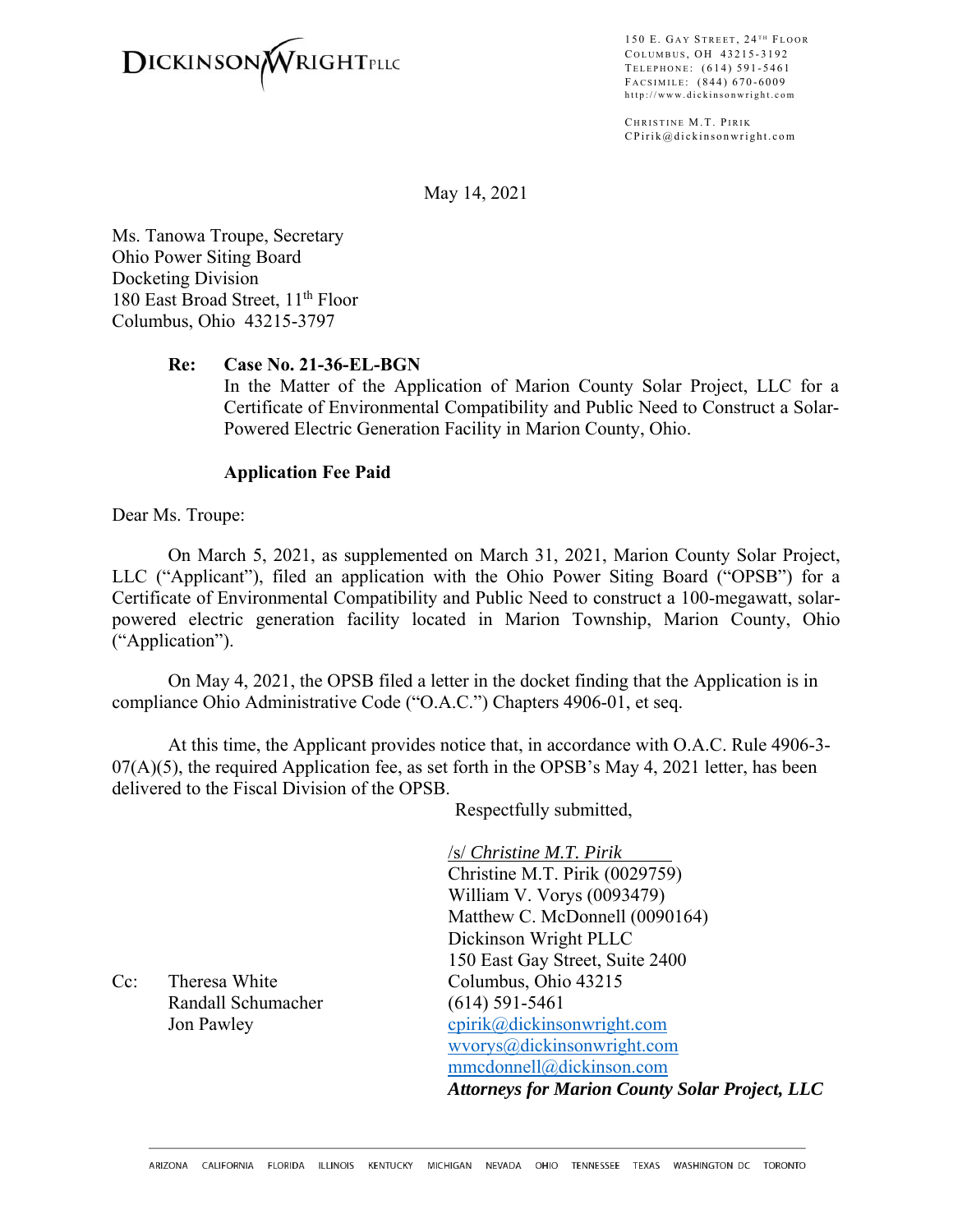Ms. Tanowa Troupe Marion County Solar Project, LLC Case No. 21-36-EL-BGN Page 2

## **CERTIFICATE OF SERVICE**

The Ohio Power Siting Board's e-filing system will electronically serve notice of the filing of this document on the parties referenced in the service list of the docket card who have electronically subscribed to these cases. In addition, the undersigned certifies that a copy of the foregoing document is also being served upon the persons below this 14th day of May, 2021.

> */s/ Christine M.T. Pirik*  Christine M.T. Pirik (0029759)

Counsel:

thomas.lindgren@ohioattorneygeneral.gov chelsea.fletcher@ohioattorneygeneral.gov

Administrative Law Judge:

daniel.fullin@puco.ohio.gov

4828-9119-8697 v2 [88534-4]